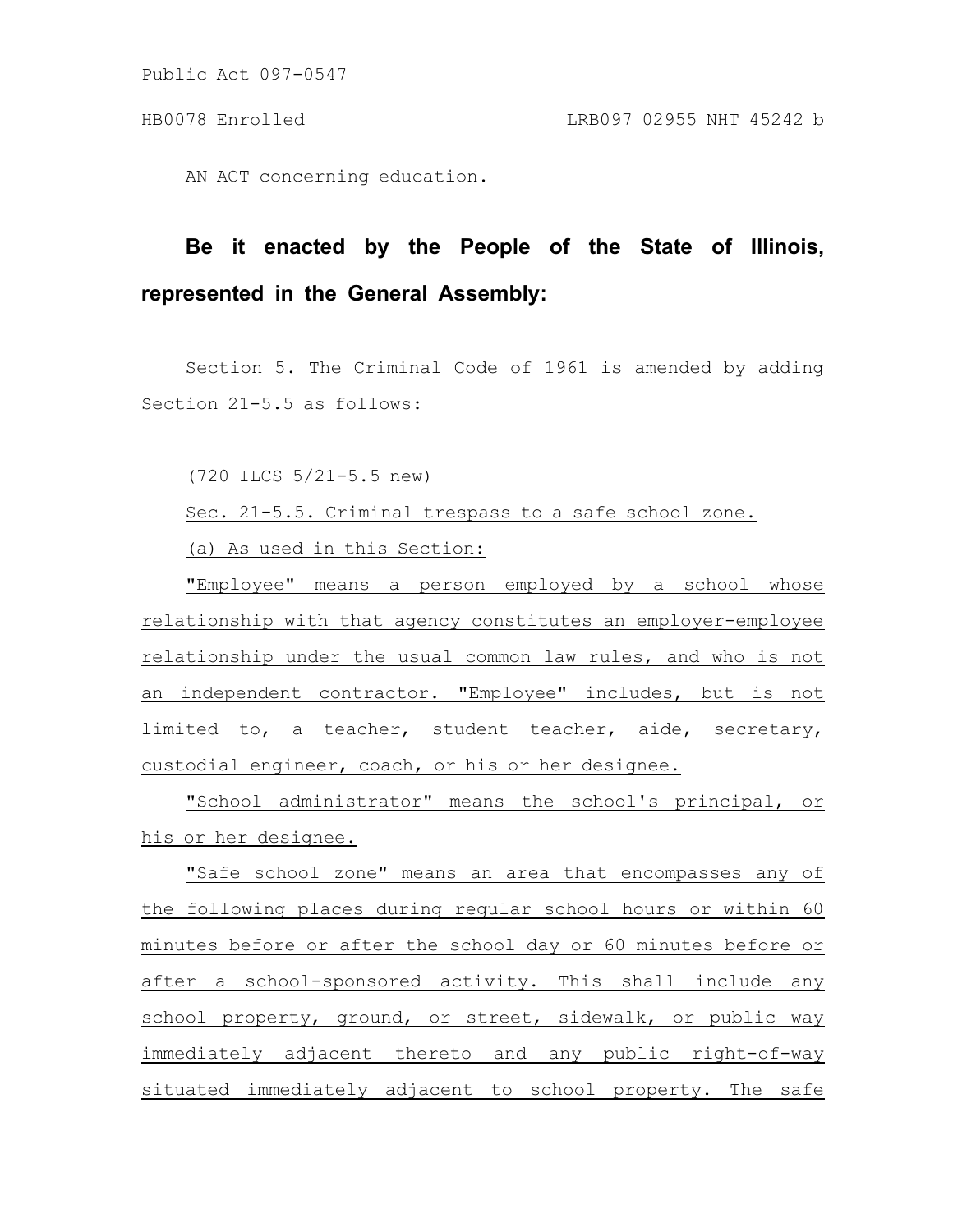school zone shall not include any portion of the highway not actually on school property.

"School activity" means and includes any school session, any extracurricular activity or event sponsored by or participated in by the school, and the 60-minute periods immediately preceding and following any session, activity, or event.

"Student" means any person enrolled or previously enrolled in a school.

(b) A person commits the offense of criminal trespass to a safe school zone when he or she knowingly:

(1) enters or remains in a safe school zone without lawful business, when as a student or employee, who has been suspended, expelled, or dismissed for disrupting the orderly operation of the school, and as a condition of the suspension or dismissal, has been denied access to the safe school zone for the period of the suspension or in the case of dismissal for a period not to exceed the term of expulsion, and has been served in person or by registered or certified mail, at the last address given by that person, with a written notice of the suspension or dismissal and condition; or

(2) enters or remains in a safe school zone without lawful business, once being served either in person or by registered or certified mail that his or her presence has been withdrawn by the school administrator, or his or her